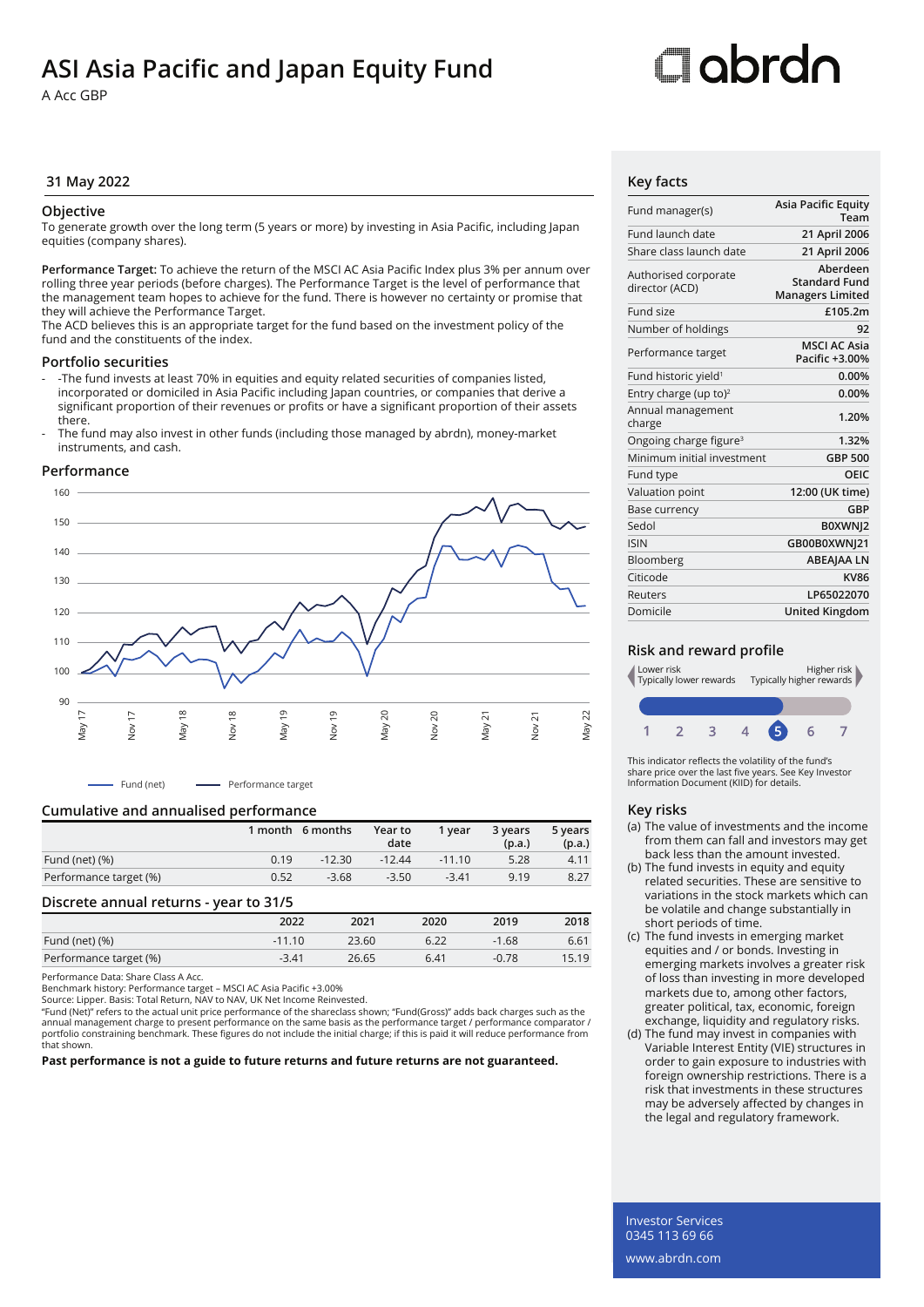#### **Management process**

- The management team use their discretion (active management) to maintain a diverse asset mix at country, sector and stock level.
- Their primary focus is on stock selection using research techniques to select individual holdings. The research process is focused on finding high quality companies at attractive valuations that can be held for the long term.
- In seeking to achieve the Performance Target, the MSCI AC Asia Pacific Index is used as a reference point for portfolio construction and as a basis for setting risk constraints. The expected variation ('tracking error') between the returns of the fund and the index, is not ordinarily expected exceed 12.5%. Due to the active nature of the management process, the Fund's performance profile may deviate significantly from that of the MSCI AC Asia Pacific Index.

#### **Top Ten Holdings**

#### **Sector (%)**

| Taiwan Semiconductor Manufacturing Co Ltd | 6.6  |
|-------------------------------------------|------|
| Samsung Electronics Co Ltd                | 4.5  |
| <b>Tencent Holdings Ltd</b>               | 3.4  |
| <b>Toyota Motor Corp</b>                  | 2.5  |
| AIA Group Ltd                             | 2.1  |
| Sony Group Corp                           | 2.1  |
| Shin-Etsu Chemical Co Ltd                 | 2.1  |
| Housing Development Finance Corp Ltd      | 2.0  |
| Keyence Corp                              | 2.0  |
| <b>BHP Group Ltd</b>                      | 1.9  |
| Assets in top ten holdings                | 29.2 |

#### **Country (%)**

| Japan                     | 30.2                                                                                                                                    |
|---------------------------|-----------------------------------------------------------------------------------------------------------------------------------------|
| China                     | 16.1<br>$\mathcal{L}^{\text{max}}_{\text{max}}$ and $\mathcal{L}^{\text{max}}_{\text{max}}$ and $\mathcal{L}^{\text{max}}_{\text{max}}$ |
| Australia                 | 13.2                                                                                                                                    |
| India                     | 9.1<br><b>Service Service</b>                                                                                                           |
| Taiwan, Republic of China | 8.8 <sub>1</sub><br>and the state of the state of the state of the state of the state of the state of the state of the state of th      |
| Korea (South)             | 7.8<br><b>STATISTICS</b>                                                                                                                |
| Hong Kong                 | $4.8$ $\blacksquare$                                                                                                                    |
| Singapore                 | $3.2 \blacksquare$                                                                                                                      |
| Other                     | 6.21                                                                                                                                    |
| Cash                      | 0.6 <sub>1</sub>                                                                                                                        |

Source : abrdn 31/05/2022

Figures may not always sum to 100 due to rounding.

### Information Technology 23.7 Financials 19.0 Consumer Discretionary 12.7 ■ Health Care 12.0 Materials 11.4 Industrials 7.0 Consumer Staples 5.3 Communication Services 4.5 ■ Other 3.8 Cash 0.6

#### (e) Investing in China A shares involves special considerations and risks, including greater price volatility, a less developed regulatory and legal framework, exchange rate risk/controls, settlement, tax, quota, liquidity and regulatory risks.

(f) The use of derivatives carries the risk of reduced liquidity, substantial loss and increased volatility in adverse market conditions, such as a failure amongst market participants. The use of derivatives may result in the fund being leveraged (where market exposure and thus the potential for loss by the fund exceeds the amount it has invested) and in these market conditions the effect of leverage will be to magnify losses.

#### **Risk stats**

| Beta <sup>^</sup>              | 1.10  |
|--------------------------------|-------|
| Fund Volatility <sup>^</sup>   | 12.76 |
| Index Volatility <sup>^</sup>  | 11.11 |
| Information Ratio <sup>^</sup> | 0.33  |
| R-Squared <sup>^</sup>         | 0.91  |
| Sharpe Ratio <sup>^</sup>      | 0.48  |
| Tracking Error <sup>^</sup>    | 3.97  |
|                                |       |

 $***$ 

Source : abrdn. ^ Three year annualised.

#### **Ratings** Morningstar

- The fund may use derivatives to reduce risk, reduce cost and/or generate additional income or growth consistent with the risk profile of the fund (often referred to as 'Efficient Portfolio Management').
- Derivative usage in the fund is expected to be very limited. Where derivatives are used, this would mainly be in response to significant inflows into the fund so that in these instances, cash can be invested while maintaining the Fund's existing allocations to company shares.